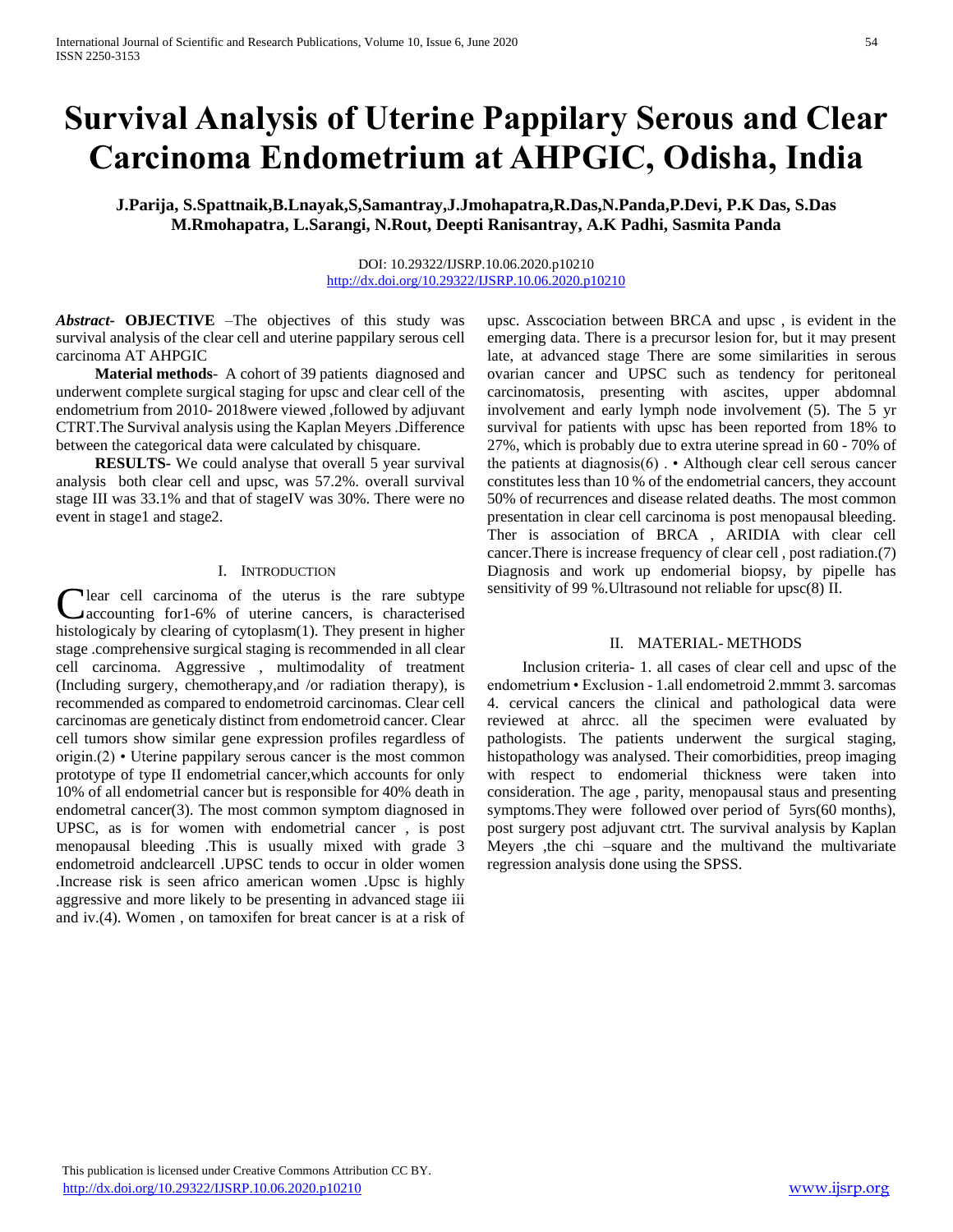| Total case $= 39$<br>Overall Median (range) age in years $= 61(36-88)$<br>Overall Median (range) imaging in $mm = 15(3.5-34)$ |                                                 |  |
|-------------------------------------------------------------------------------------------------------------------------------|-------------------------------------------------|--|
| Clinical part for clear cell                                                                                                  |                                                 |  |
| Variable                                                                                                                      | n(%)                                            |  |
| $60(45-70)$<br>r cdian (range) in years                                                                                       | 21<br>08(38)<br>13(62)                          |  |
| $O/H -$<br>water the contribution of the contribution of the contribution of the contribution of the contribution of the      | 21<br>17(81)<br>04(19)                          |  |
| Menopause attended                                                                                                            | 21<br>21(100)<br>00(00)                         |  |
| 1.Hypertention<br>2.Diabeties<br>3.Both                                                                                       | 21<br>09(42.9)<br>05<br>03<br>01<br>12(57.1)    |  |
| $r_{\text{u}}$ codian (range) in mm $15(3.5-23)$                                                                              | 21<br>10(47.6)<br>11(52.4)                      |  |
| <b>Presently symptoms</b><br>Present<br>Absent                                                                                | 21<br>20(95.2)<br>01(04.8)<br>21                |  |
| Present<br>Absent<br>Present<br>Absent                                                                                        | 02(09.5)<br>19(90.5)<br>21<br>00(00)<br>21(100) |  |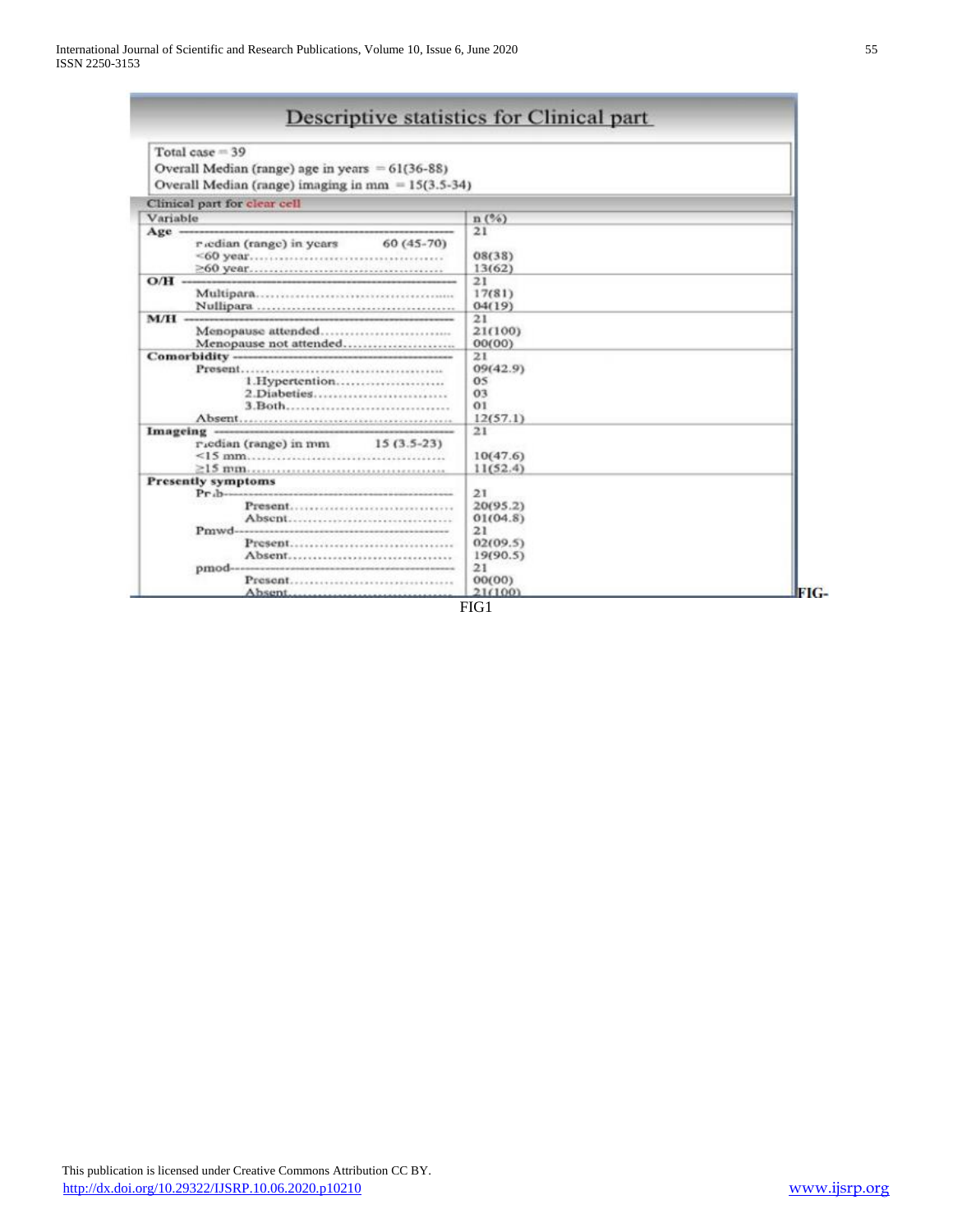|          | Click to add text                                                                  |                            |
|----------|------------------------------------------------------------------------------------|----------------------------|
| variable |                                                                                    | $n\left(\%\right)$         |
| Age      | $61.5(36 -$<br>median (range) in years<br>88)<br>$<$ 61.5 year<br>$\geq$ 61.5 year | 17<br>06(35.3)<br>11(64.7) |
| O/H      | Multipara<br>Nullipara                                                             | 17<br>13(76.5)<br>04(23.5) |
| M/H      | Menopause attended<br>Menopause not attended                                       | 17<br>16(94.1)<br>01(5.9)  |
|          | $\sqrt{2}$<br><b>Comorbidity</b><br>M.                                             | 1L                         |
|          | Present                                                                            | 08(47)                     |
|          | 1.Hypertention                                                                     | 02                         |
|          | 2.Diabeties                                                                        | 04                         |
|          | 3.Both<br>Absent                                                                   | 02<br>09(53)               |
| Imageing |                                                                                    | 17                         |
|          | $14.5(3.5-34)$<br>median (range) in mm                                             |                            |
|          | $<14.5$ mm                                                                         | 09(53)                     |
|          | $>14.5$ mm                                                                         | 08(47)                     |
|          | <b>Presently symptoms</b>                                                          |                            |
|          | Pmb                                                                                | 17                         |
|          | Present                                                                            | 17(100)                    |

Fig-2 DESCRIPTIVE STATISTICS OF CLINICAL PART OF PAPPILARY SEROUS CANCER OF UTERUS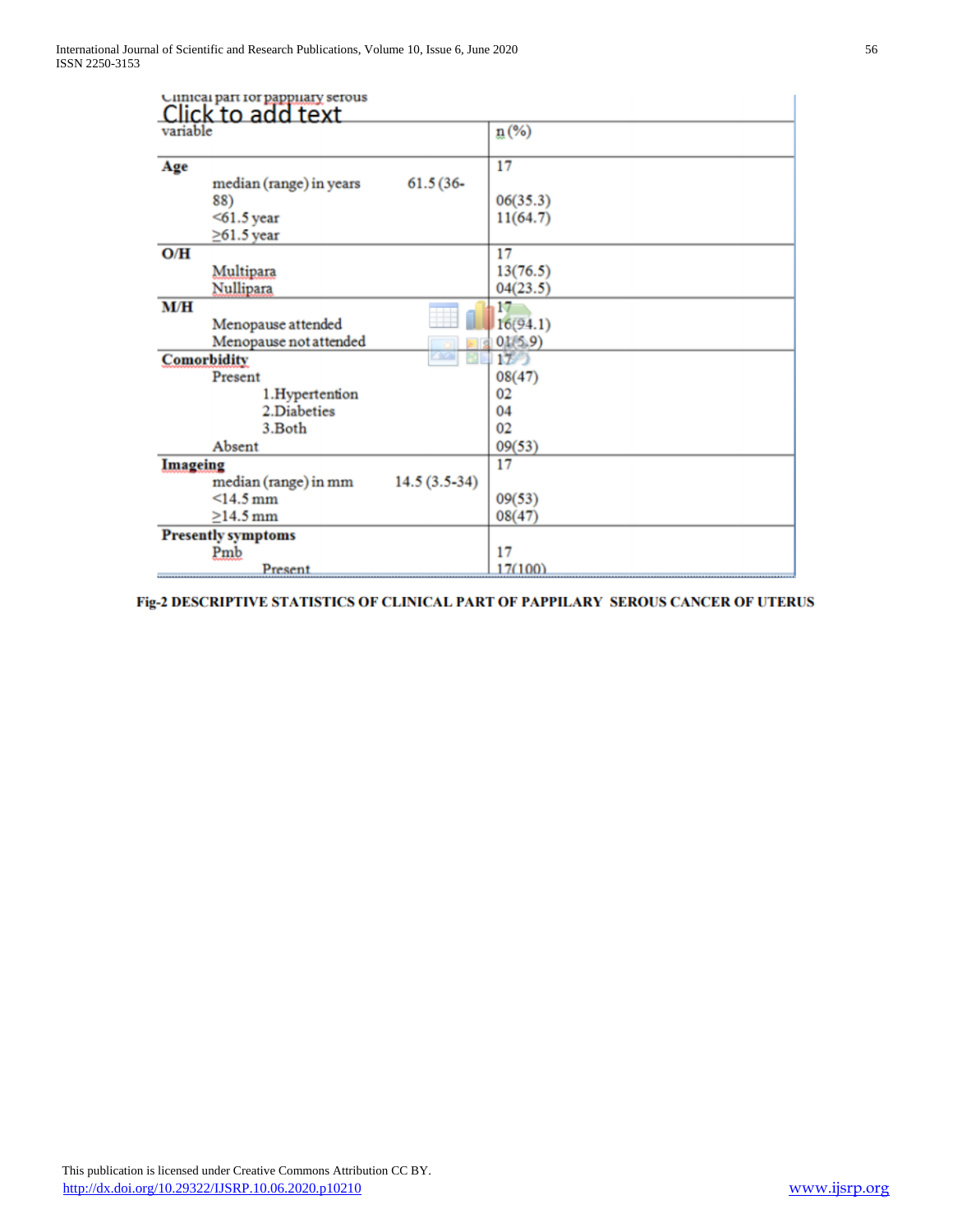| Variable                                                                                                                                                                                                                       | n(%)       |
|--------------------------------------------------------------------------------------------------------------------------------------------------------------------------------------------------------------------------------|------------|
|                                                                                                                                                                                                                                | 18         |
|                                                                                                                                                                                                                                | 07(38.9)   |
|                                                                                                                                                                                                                                | 11(61.1)   |
| <b>GRADE</b>                                                                                                                                                                                                                   | 18         |
| Glasses and continuous community of the community of the community of the community of the community of the community of the community of the community of the community of the community of the community of the community of | 00 (00)    |
|                                                                                                                                                                                                                                | 06 (33.33) |
|                                                                                                                                                                                                                                | 12(66.67)  |
|                                                                                                                                                                                                                                | 18         |
|                                                                                                                                                                                                                                | 09 (50)    |
|                                                                                                                                                                                                                                | 09 (50)    |
|                                                                                                                                                                                                                                | 18         |
|                                                                                                                                                                                                                                | 04(22.2)   |
|                                                                                                                                                                                                                                | 14(77.8)   |
|                                                                                                                                                                                                                                | 18         |
|                                                                                                                                                                                                                                | 07(38.9)   |
|                                                                                                                                                                                                                                | 11(61.1)   |
|                                                                                                                                                                                                                                | 18         |
|                                                                                                                                                                                                                                | 09 (50)    |
|                                                                                                                                                                                                                                | 09(50)     |
|                                                                                                                                                                                                                                | 18         |
|                                                                                                                                                                                                                                | 05(27.8)   |
|                                                                                                                                                                                                                                | 13(72.2)   |
|                                                                                                                                                                                                                                | 18         |
|                                                                                                                                                                                                                                | 01(5.5)    |
|                                                                                                                                                                                                                                | 17(94.5)   |
|                                                                                                                                                                                                                                | 18         |
|                                                                                                                                                                                                                                | 05(27.7)   |
|                                                                                                                                                                                                                                | 13(72.3)   |
|                                                                                                                                                                                                                                | 18         |
|                                                                                                                                                                                                                                | 06(33.3)   |
|                                                                                                                                                                                                                                | 12(66.6)   |
|                                                                                                                                                                                                                                | 18         |
| $\leq 15$ mm                                                                                                                                                                                                                   | 09.603     |
| 1 <sup>2</sup><br>$\rightarrow$                                                                                                                                                                                                | $\bullet$  |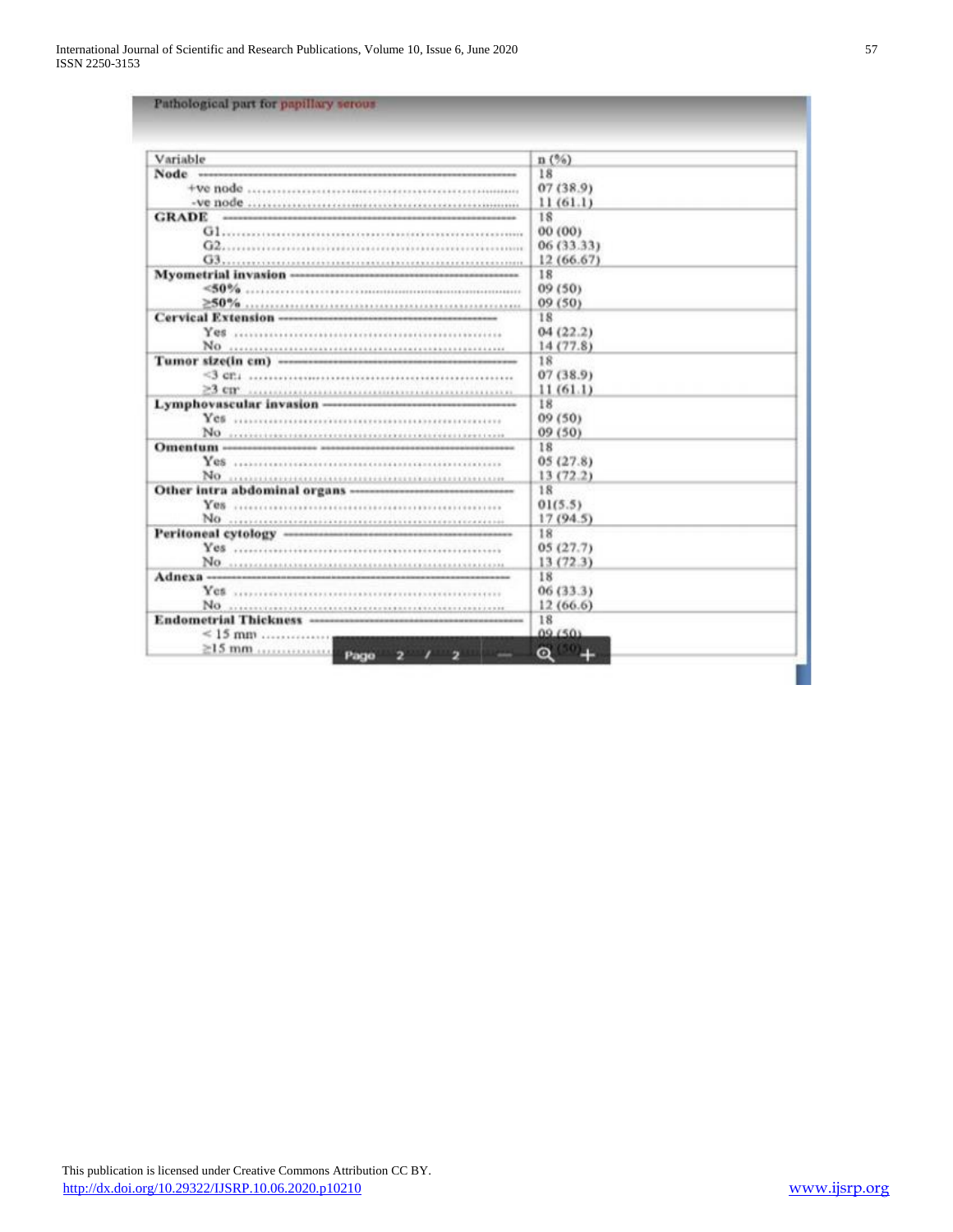## Descriptive statistics for Pathological part

| Total case $=$ 39                                                  |               |
|--------------------------------------------------------------------|---------------|
| Overall Median (range) Tumor size in $cm = 03$ (0.3-10)            |               |
| Overall median (range) Endometrial Thickness in $mm = 15$ (3.5-34) |               |
| Pathological part for clear cell                                   |               |
| Variable                                                           | n(%)          |
|                                                                    | 21            |
|                                                                    | 12(57)        |
|                                                                    | 09(43)        |
| GRADE                                                              | 21            |
|                                                                    | 00 (00)       |
|                                                                    | 07(33)        |
|                                                                    | 14 (67)       |
|                                                                    | 21            |
|                                                                    | 09(42.8)      |
|                                                                    | 12(57.2)      |
|                                                                    | 21            |
|                                                                    | 02(9.5)       |
|                                                                    | 19 (90.5)     |
|                                                                    | 21            |
|                                                                    | 12(57.2)      |
|                                                                    | 09(42.8)      |
|                                                                    | 21            |
|                                                                    | 02(9.5)       |
|                                                                    | 19 (90.5)     |
|                                                                    | 21<br>02(9.5) |
|                                                                    | 19(90.5)      |
|                                                                    | 21            |
|                                                                    | 00 (00)       |
|                                                                    | 21 (100)      |
|                                                                    | 21            |
|                                                                    | 06 (28.6)     |
|                                                                    | 15(71.4)      |
|                                                                    | 21            |
|                                                                    | 04(19)        |
|                                                                    | 17(81)        |
|                                                                    | 21            |
| $\leq 15$ mm<br>Page                                               |               |
| $\geq$ 15 r.n.                                                     |               |
|                                                                    |               |

FIG-2

## Descriptive statistics for Survival part

| Total case $=$ 39                                                                               |               |
|-------------------------------------------------------------------------------------------------|---------------|
| Variable                                                                                        | $n$ (%)       |
| Grade-                                                                                          | 39            |
|                                                                                                 | 11(28.2)      |
|                                                                                                 | 03(7.7)       |
|                                                                                                 | 02(5.1)       |
|                                                                                                 | 00(00)        |
|                                                                                                 | 00(00)        |
|                                                                                                 | 05(12.8)      |
|                                                                                                 | 13(33.4)      |
|                                                                                                 |               |
|                                                                                                 | 05(12.8)      |
| follow up --------------------                                                                  | 39            |
| $2.8(1-5)$<br>mean (range)in years                                                              |               |
|                                                                                                 | 14(35.9)      |
|                                                                                                 | 25(64.1)      |
| median (range) in years<br>$3(1-5)$                                                             |               |
|                                                                                                 | 14(35.9)      |
|                                                                                                 | 25(64.1)      |
| survival                                                                                        |               |
| $Yes \dots \dots \dots \dots \dots \dots \dots \dots \dots \dots \dots \dots \dots \dots \dots$ | 26 (66.7)     |
|                                                                                                 | 12 (30.7)     |
|                                                                                                 | 01(2.6)       |
| Death                                                                                           |               |
|                                                                                                 | 11(28.2)      |
|                                                                                                 | 28 (71.8)     |
| Recurrence                                                                                      |               |
| $Yes$                                                                                           | 20(51.3)      |
|                                                                                                 | 16(41)        |
|                                                                                                 | 03(7.7)       |
| Loss to follow up                                                                               |               |
| $Yes \dots \dots \dots \dots \dots \dots$                                                       |               |
| Page<br>No                                                                                      | Q<br>28(71.8) |

 This publication is licensed under Creative Commons Attribution CC BY. <http://dx.doi.org/10.29322/IJSRP.10.06.2020.p10210> [www.ijsrp.org](http://ijsrp.org/)

t.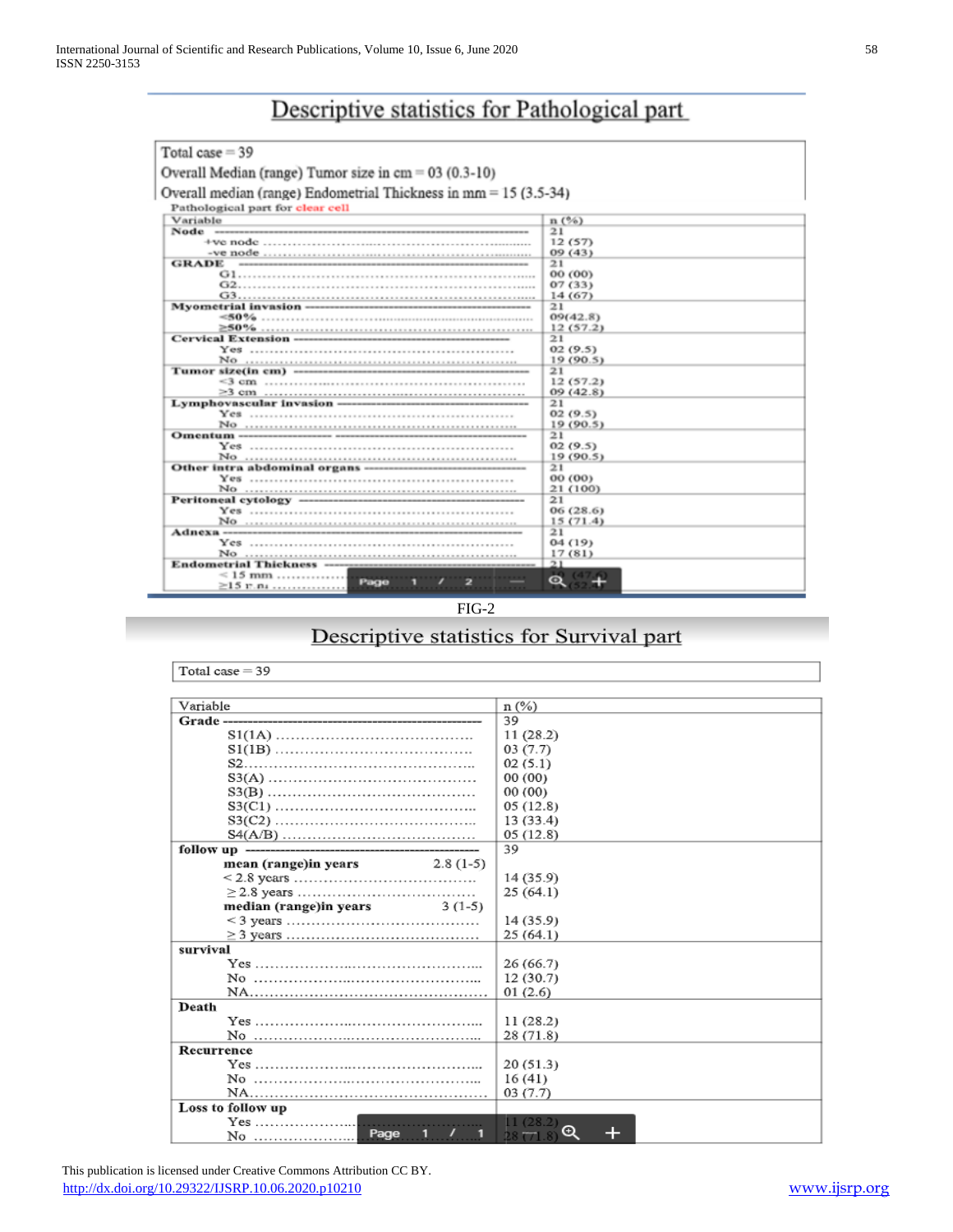FIG-3

## **OVERAL SURVIVAL ANALYSIS**

| Time | N risk | N event | survival | Std error | Lower 95% CI | Upper 95% CI |
|------|--------|---------|----------|-----------|--------------|--------------|
| ∸    | 39     |         | 0.949    | 0.0353    | 0.882        | 1.000        |
| 24   |        |         | 0.867    | 0.0553    | 0.766        | 0.983        |
| 36   | دمد    |         | 0.763    | 0.0745    | 0.630        | 0.924        |
| 48   |        |         | 0.572    | 0.1295    | 0.367        | 0.892        |

5 year overall survival is 57.2 % with 95% CI (0.367, 0.892)



**Kaplan Meier Plot** 

FIG-4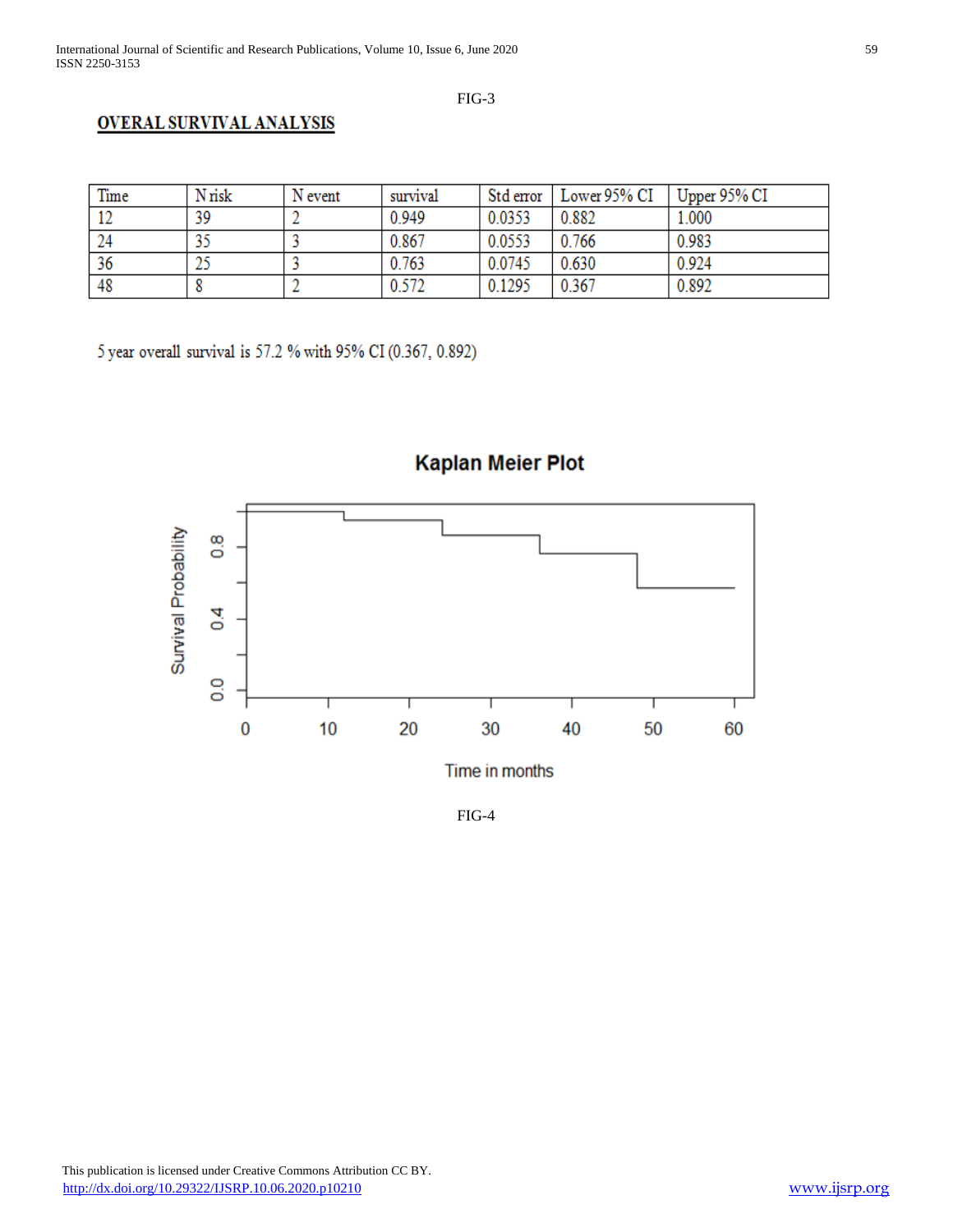## Survival with respect to stages

There are no event (death) occurs in state-1 and stage-2. So, survival summery for stage-3 and stage-4 are given below:

| For stage-3 |        |         |          |           |              |              |
|-------------|--------|---------|----------|-----------|--------------|--------------|
| Time        | N risk | N event | Survival | Std error | Lower 95% CI | Upper 95% CI |
| 12          | 18     |         | 0.944    | 0.0540    | 0.844        | 1.000        |
| 24          | 16     |         | 0.826    | 0.0913    | 0.666        | 1.000        |
| 36          | 10     |         | 0.661    | 0.1275    | 0.453        | 0.965        |
| 48          |        |         | 0.331    | 0 1771    | 0.116        | 0.945        |

5 year overall survival for stage-3 is 33.1 % with 95% CI (0.116, 0.945)

| For stage-4 |        |         |          |           |              |              |
|-------------|--------|---------|----------|-----------|--------------|--------------|
| Time        | N risk | N event | survival | Std error | Lower 95% CI | Upper 95% CI |
| 14          |        |         | 0.8      | 0.179     | 0.5161       | 1.000        |
| 24          |        |         | 0.6      | 0.219     | 0.2933       | 1.000        |
| 36          |        |         | 0.3      | 0.239     | 0.0631       | 1.000        |

5 year overall survival for stage-4 is 30 % with 95% CI (0.0631, 1.000)



## **Kaplan Meier Plot**

FIG-5

#### III. RESULTS

 Our study analysis revealed that maximum cases of clear cell in the median age range of 61 yrs , 13 (62% )more than 60yrs.Most of the clear cell associated with co-morbidities 21 cases(100%). 17(81%) were multiparous.They usually present with post – menopausal bleeding 20(95.2%) ,few presented with watery discharge 2(09.5%) Pre –op imaging revealed ,endometrial thickness of 15 mm was detected in 47.5% , range of minimimum of 3mm to a maximum of 34 mm recorded. 14(57%) showed a grade 3. The nodal positive status 12(57%) .On multi –variate analysis , lymphovascular space invasion and myo-invasion was found to statistically significant , with **a p-value.052 and .065** respectively that affected the nodal status in clear cell carcinoma. UPSC was, more prevalent in age group of 61 yrs,

 This publication is licensed under Creative Commons Attribution CC BY. <http://dx.doi.org/10.29322/IJSRP.10.06.2020.p10210> [www.ijsrp.org](http://ijsrp.org/)

multiparous13(76%), median of 61.5 yrs. Most of them was associated with co-morbidities 8(47%),94% attained menopause and presented with post menopausal bleeding(100%).The pre-op imaging showed a median of endometrial thickness of 14.5 mm, 9 (53%) the minimum of 3.5 mm to a maximum of 34mm were recorded. (66%)12 cases presented with grade311(61.7%) were nodal status positive in UPSC.The myo-invasion >50%,LVSI+omentum+ peritoneal cytology+, adnexa+, was significantly associated with nodal positivity in UPSC in multivariate regression analysis with a p value **0f.03,03,.046,.046, .022-** We could analyse and refiect the survival using Kaplan Meyers curve i.e that overall 5 year survival analysis both clear cell and upsc, was **57.2%.** overall survival stage III was **33.1% and that of stageIV was 30%**. There were no event in stage1 and stage2.